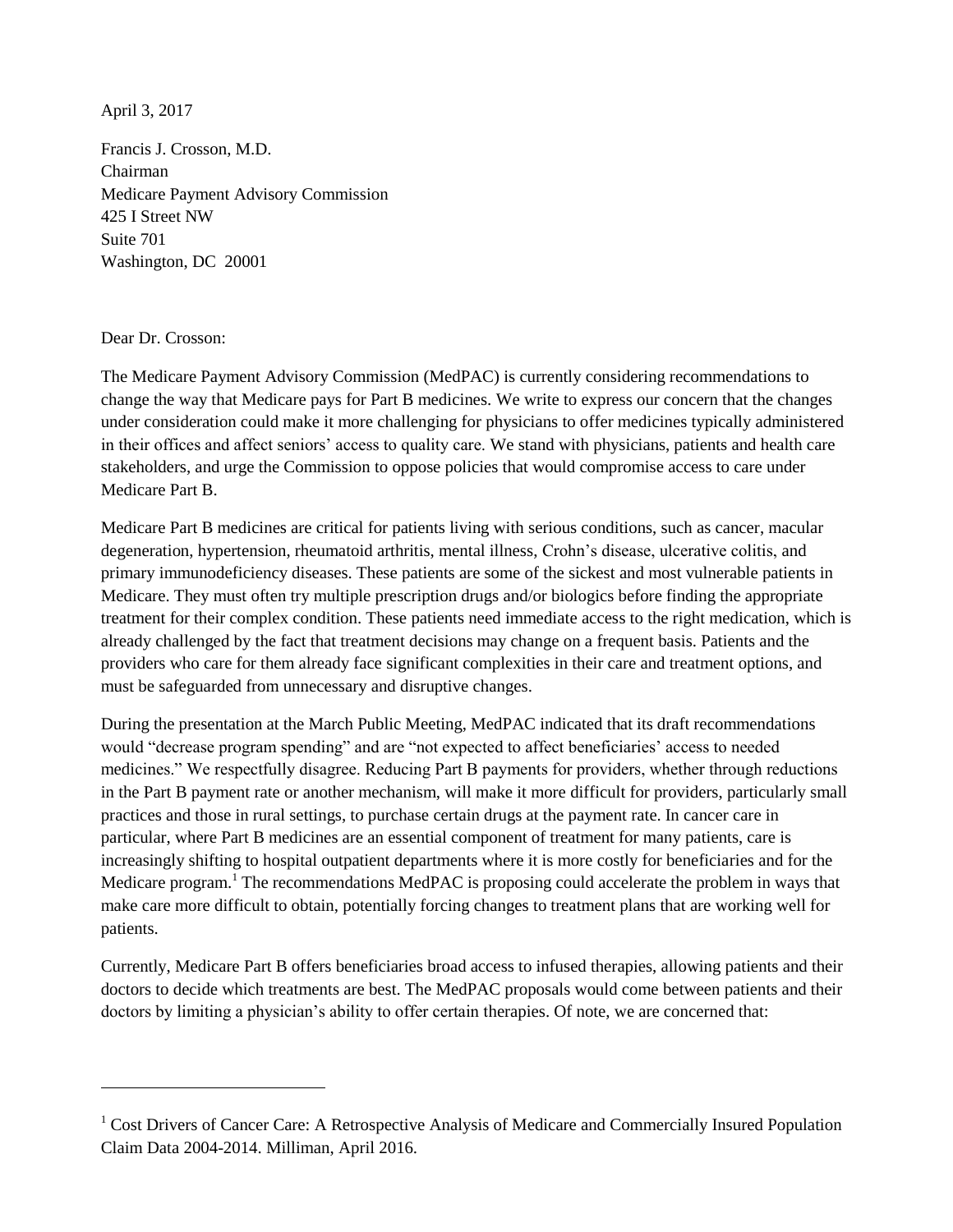- Some providers, particularly those in small or rural practices would be unable to provide certain medicines if reimbursements are reduced or blended through consolidated billing codes. The assumption that the ASP add on encourages the use of more expensive products fails to take into account the many factors that impact providers' decisions such as individual patient characteristics, and the complex needs of Medicare beneficiaries.
- Patient safety could be harmed if proposals to blend coding and reimbursement for biologics or therapeutically similar treatments go forward because it will be more difficult to track and attribute adverse events. Further, CMS should not be put in a position to determine or decide what is "therapeutically similar." That complicated and extremely individual decision should be left in the hands of providers and patients.
- Proposals to blend coding and reimbursement for Part B medicines or establish arbitrary reimbursement caps through an inflation limit could stifle innovation in the next generation of Part B treatments, including biosimilars, which are expected to generate savings for beneficiaries and the Medicare program.
- Finally, the MedPAC proposal to create a new "Drug Value Program" leaves a number of critical questions unanswered, and as proposed could harm patient access by imposing new restrictions on Part B therapies.

It is imperative that recommendations put forward by the Commission preserve access to care for patients. However, many of the options that MedPAC is currently discussing would make drastic changes in the name of cutting costs while giving little consideration to the effects on patients. As MedPAC works towards a vote on these recommendations, we encourage Commissioners to place patient needs and access to quality care at the heart of their recommendations and reconsider the proposed Medicare Part B changes.

Sincerely,

(WECAHN) Wellness and Education Community Action Health Network 1 in 9: The Long Island Breast Cancer Action Coalition Action CF ADAP Advocacy Association (aaa+) Advocates for Responsible Care (ARxC) Alabama Council for Behavioral Healthcare Alliance for Patient Access (AfPA) Alliance for the Adoption of Innovations in Medicine ("Aimed Alliance") Alliance of Specialty Medicine American Academy of Ophthalmology American Association of Clinical Urologists American Autoimmune Related Diseases Association (AARDA) American College of Rheumatology American Liver Foundation, Pacific Coast Division American Liver Foundation, Upper Midwest Division American Senior Care Centers, Inc. American Society of Cataract and Refractive Surgery American Society of Clinical Oncology (ASCO) American Society of Nuclear Cardiology American Urological Association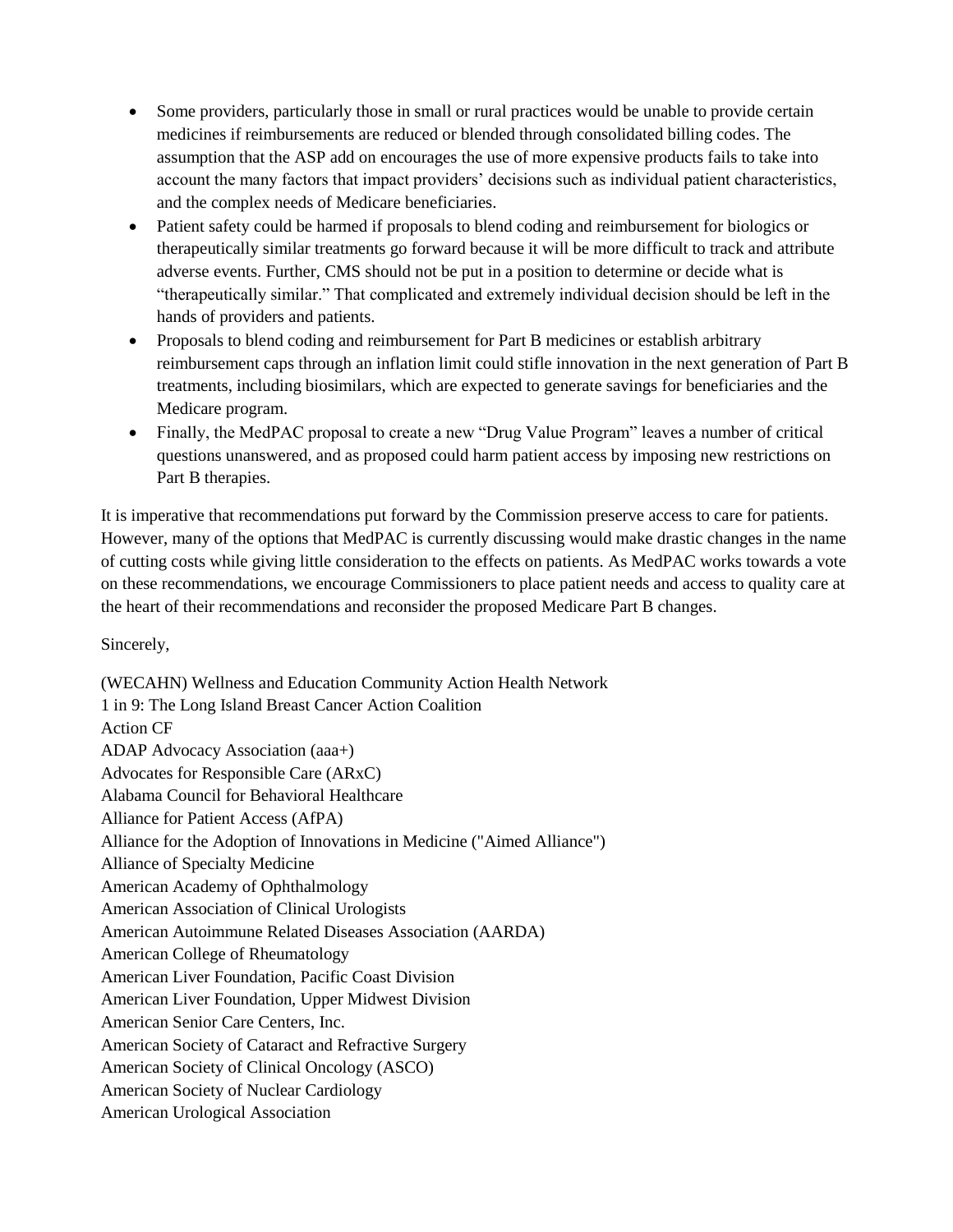AmerisourceBergen Arthritis and Rheumatology Clinics of Kansas Arthritis Foundation Association of Community Cancer Centers (ACCC) Association of Northern California Oncologists (ANCO) Association of Women in Rheumatology (AWIR) BioForward Wisconsin BioHouston Inc. BioKansas BioNJ bionorthTX BioUtah California Academy of Eye Physicians and Surgeons California Hepatitis C Task Force California Life Sciences Association (CLSA) California Senior Advocates League Cancer Support Community Central Ohio CancerCare Caregiver Action Network Cascade AIDS Project Center for Healthcare Innovation Clinica Sierra Vista CNY HIV Care Network Coalition of State Rheumatology Organizations (CSRO) Colorado BioScience Association Colorado Gerontological Society Colorado State Grange Community Access National Network (CANN) Community Health Charities of Nebraska Community Liver Alliance Community Oncology Alliance (COA) Dia de la Mujer Latina Digestive Health Physicians Association (DHPA) Easter Seals Colorado Easter Seals Massachusetts Epilepsy California Epilepsy Foundation of Louisiana Epilepsy Foundation of Western Wisconsin Familia Unida Living with MS Florida Society of Rheumatology Florida State Hispanic Chamber of Commerce Georgia Society of Rheumatology Global Healthy Living Foundation H.E.A.L.S of the South H.O.P.E. (Hepatitis, Organ Transplant, Patient Education)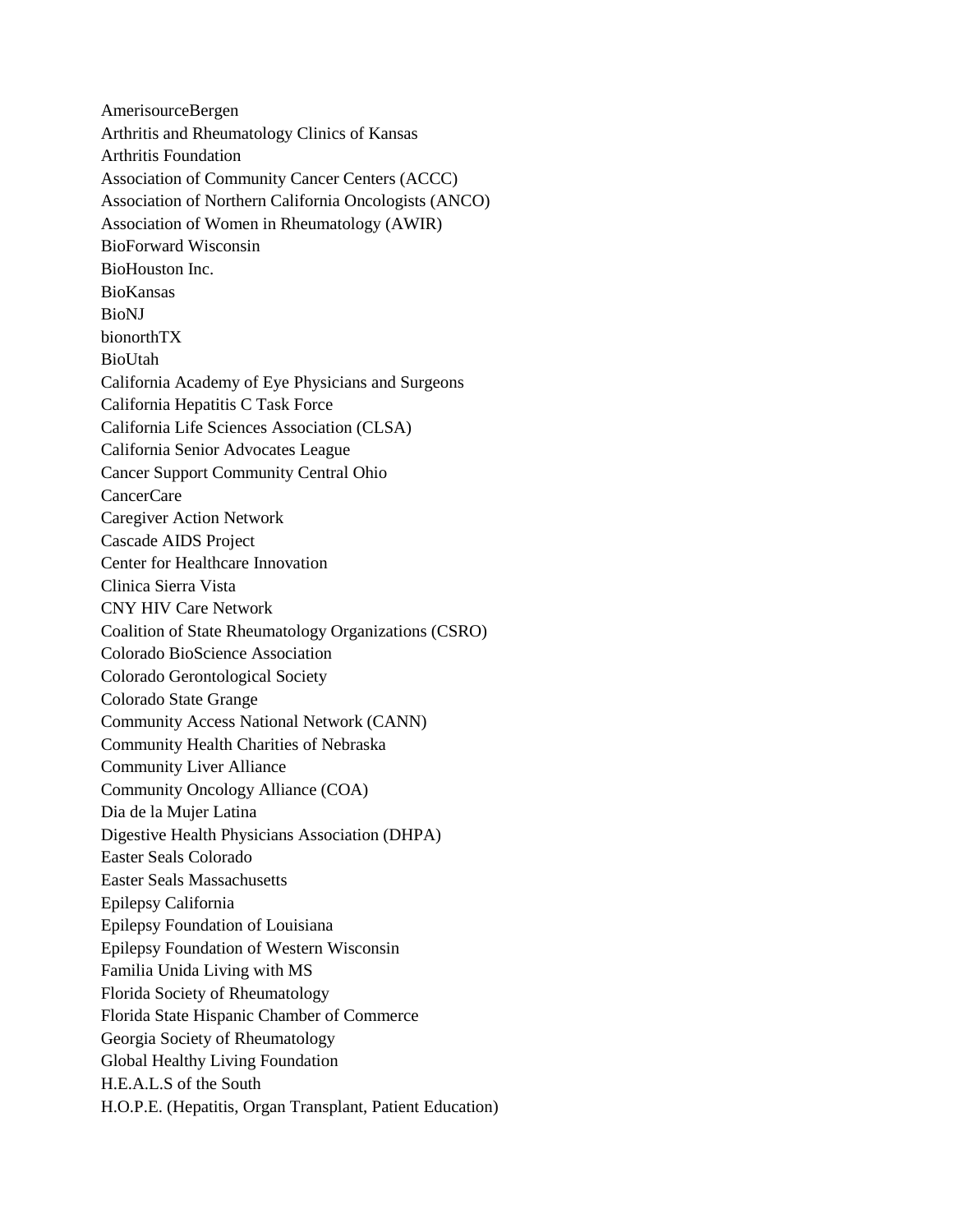Health Coalition, Inc. Healthcare Institute of New Jersey (HINJ) Hematology Oncology Associates, PC Hematology/Oncology Pharmacist Association (HOPA) Hepatitis Foundation International Illinois Biotechnology Innovation Organization Indiana Health Industry Forum (IHIF) International Cancer Advocacy Network (ICAN) International Foundation for Autoimmune Arthritis (IFAA) International Institute For Human Empowerment ION Solutions Iowa Biotechnology Association Iowa Nurses Association Kentuckiana Stroke Association Kentucky Association of Medical Oncology (KAMO) Kentucky Life Sciences Council Kentucky Pharmacists Association Large Urology Group Practice Association (LUGPA) Life Sciences Pennsylvania Los Angeles Wellness Station LUNGevity Lupus and Allied Diseases Association, Inc. Lupus Foundation New England Lupus Foundation of America Lupus Foundation of Florida Lupus Foundation of Southern California Lupus LA Massachusetts Association for Mental Health MassBio Matthew25 AIDS Services McKesson Medical Oncology Association of Southern California, Inc. (MOASC) Medical Society of the State of New York Mental Health America of Louisiana Mental Health America of Montana Metro Denver Oncology Nursing Society Michigan Biosciences Industry Association (MichBio) Michigan Osteopathic Association Michigan Rheumatism Society Montana BioScience Alliance Multiple Sclerosis Resources of Central New York Nashville CARES National Alliance on Mental Illness (NAMI) National Alliance on Mental Illness Alabama (NAMI) National Alliance on Mental Illness Buffalo & Erie County (NAMI)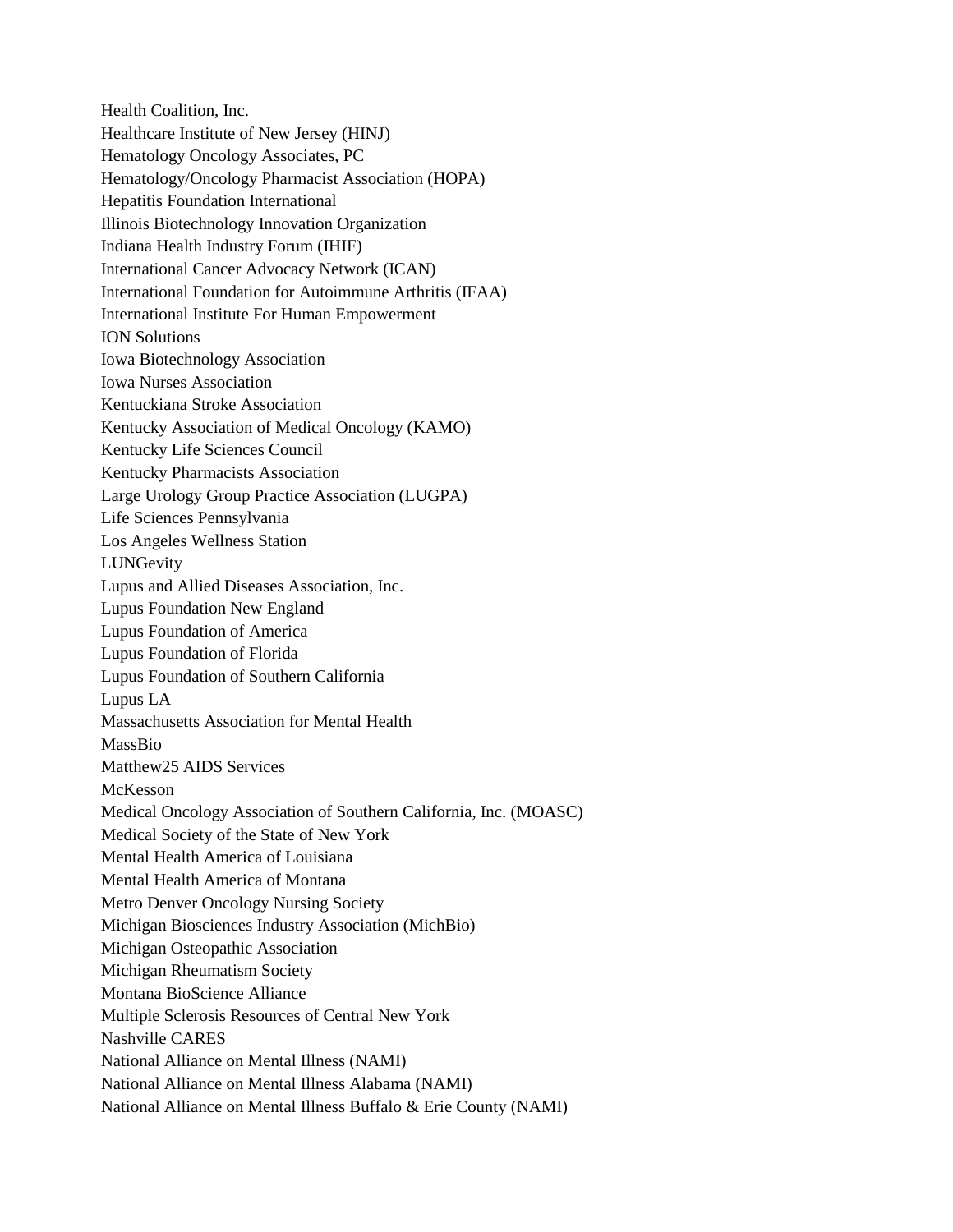National Alliance on Mental Illness Central Suffolk (NAMI) National Alliance on Mental Illness Greater Des Moines (NAMI) National Alliance on Mental Illness Greater Kansas City (NAMI) National Alliance on Mental Illness Iowa (NAMI) National Alliance on Mental Illness Missouri (NAMI) National Alliance on Mental Illness New Mexico (NAMI) National Alliance on Mental Illness New York City (NAMI) National Alliance on Mental Illness North Carolina (NAMI) National Alliance on Mental Illness Ontario, Seneca & Yates (NAMI) National Alliance on Mental Illness St. Louis (NAMI) National Alliance on Mental Illness Texas (NAMI) National Alliance on Mental Illness Virginia (NAMI) National Association for Rural Mental Health National Association of County Behavioral Health & Developmental Disability Directors (NACBHDD) National Association of Hepatitis Task Forces National Association of Social Workers, NC Chapter National Council for Behavioral Health National Hispanic Medical Association National Infusion Center Association (NICA) National Medical Association (NMA) National Minority Quality Forum National Organization for Rare Disorders National Osteoporosis Foundation New England Biotech Association Inc. (NEBA) New Jersey Association of Mental Health and Addiction Agencies, Inc. (NJAMHAA) New Jersey Mayors Committee on Life Sciences New Jersey Rheumatology Association (NJRA) NMBio NORM - National Organization of Rheumatology Managers North Carolina Biosciences Organization (NCBIO) North Carolina Rheumatology Association (NCRA) Ohio Association of Rheumatology Ohio Hematology Oncology Society Oncology Nursing Society Oregon Bioscience Association Oregon Rheumatology Alliance Oregon State Grange Oregon Urological Society Physicians Advocacy Institute Prevent Blindness Prevent Blindness Texas Prevent Blindness, Ohio Affiliate Prospect Medical Offices Psychosocial Rehabilitation Association of New Mexico RetireSafe